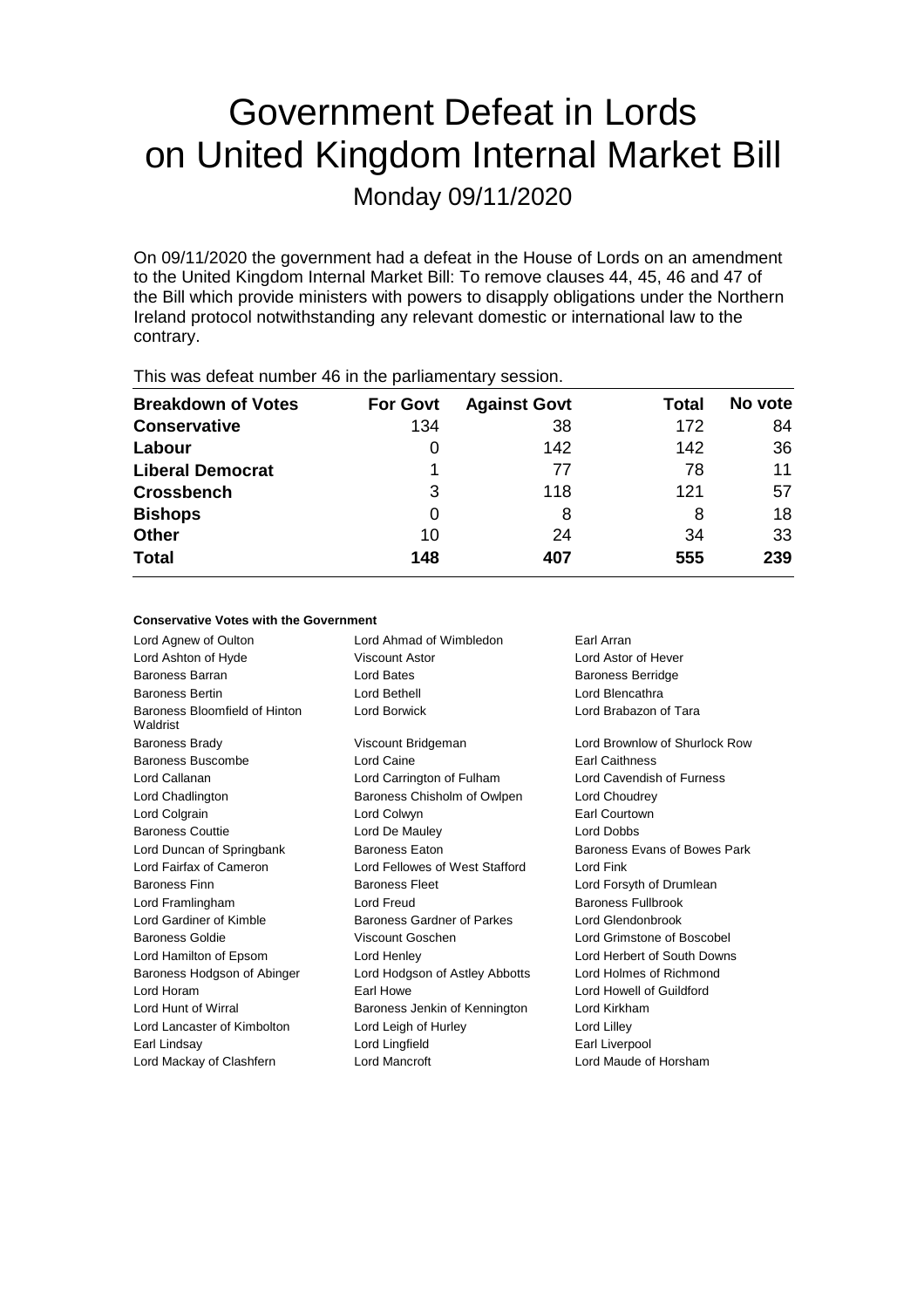Duke of Montrose Baroness Morgan of Cotes Baroness Morris of Bolton Baroness Morrissey **Lord Moylan** Lord Moylan **Lord Naseby** Baroness Noakes **Lord Parkinson of Whitley Bay** Baroness Penn Lord Pickles Baroness Pidding Lord Polak Lord Popat Lord Porter of Spalding Lord Rana Lord Ranger **Lord Reay Lord Reast Community** Baroness Redfern Lord Renfrew of Kaimsthorn Lord Ribeiro Viscount Ridley Lord Risby **Lord Robathan** Baroness Sanderson of Welton **Baroness** Sanderson of Welton Lord Sarfraz **Baroness Scott of Bybrook** Baroness Seccombe Lord Selkirk of Douglas **Lord Sharpe of Epsom** Baroness Shields Lord Shinkwin Earl Shrewsbury Lord Smith of Hindhead Baroness Stedman-Scott Lord Sterling of Plaistow Lord Strathclyde Baroness Sugg Lord Suri Lord Taylor of Holbeach Lord Tebbit Viscount Trenchard Lord Trimble Lord True **Communist Communist Communist Communist Communist Communist Communist Communist Communist Communist Communist Communist Communist Communist Communist Communist Communist Communist Communist Communist Communist C** Baroness Verma Lord Wakeham Baroness Warsi Lord Wei Lord Wharton of Yarm Baroness Williams of Trafford Baroness Wyld Viscount Younger of Leckie

Lord McColl of Dulwich Lord McInnes of Kilwinning Lord McLoughlin Baroness Meyer **Baroness Mone** 

#### **Conservative Votes against the Government**

Lord Wasserman Lord Young of Cookham

Baroness Altmann Lord Arbuthnot of Edrom Earl Attlee Lord Balfe Lord Barwell Lord Bourne of Aberystwyth Lord Bowness **Lord Bridges of Headley** Baroness Chalker of Wallasey Lord Clarke of Nottingham Lord Cormack Baroness Cumberlege Lord Deben Baroness Fairhead Lord Finkelstein Baroness Fookes Lord Garnier Lord Gold Lord Hague of Richmond Viscount Hailsham Lord Haselhurst Lord Hayward Lord Howard of Lympne Lord James of Blackheath Lord Kirkhope of Harrogate Lord Livingston of Parkhead Lord Marland Lord Marlesford **Baroness McIntosh of Pickering** Lord Northbrook Lord Norton of Louth Lord Patten of Barnes Lord Randall of Uxbridge Lord Sherbourne of Didsbury Lord Tugendhat Lord Waldegrave of North Hill

Baroness Neville-Rolfe **Baroness Newlove** Baroness Newlove **Baroness Nicholson of Winterbourne** 

#### **Labour Votes with the Government**

## **Labour Votes against the Government**<br>Lord Adonis

Baroness Amos Lord Anderson of Swansea Baroness Andrews Baroness Armstrong of Hill Top Lord Bach Baroness Bakewell Lord Bassam of Brighton Lord Beecham Lord Berkeley Baroness Billingham Baroness Blower Lord Blunkett Lord Boateng **Lord Bradley Lord Bradley Lord Bragg** Lord Browne of Ladyton **Baroness Bryan of Partick** Lord Campbell-Savours Lord Carter of Coles Baroness Chakrabarti Viscount Chandos Baroness Clark of Kilwinning Lord Clark of Windermere Baroness Cohen of Pimlico Lord Collins of Highbury **Baroness Corston** Baroness Corston **Baroness Crawley** Lord Davidson of Glen Clova Lord Davies of Oldham Lord Davies of Brixton Lord Desai **Baroness Donaghy** Lord Donoughue Baroness Drake Lord Drayson Lord Dubs Lord Eatwell Lord Elder Lord Evans of Watford Lord Falconer of Thoroton Lord Faulkner of Worcester Lord Filkin Lord Foulkes of Cumnock Baroness Gale Baroness Gale Baroness Golding Lord Goldsmith Baroness Goudie Lord Grantchester

Lord Allen of Kensington Lord Alli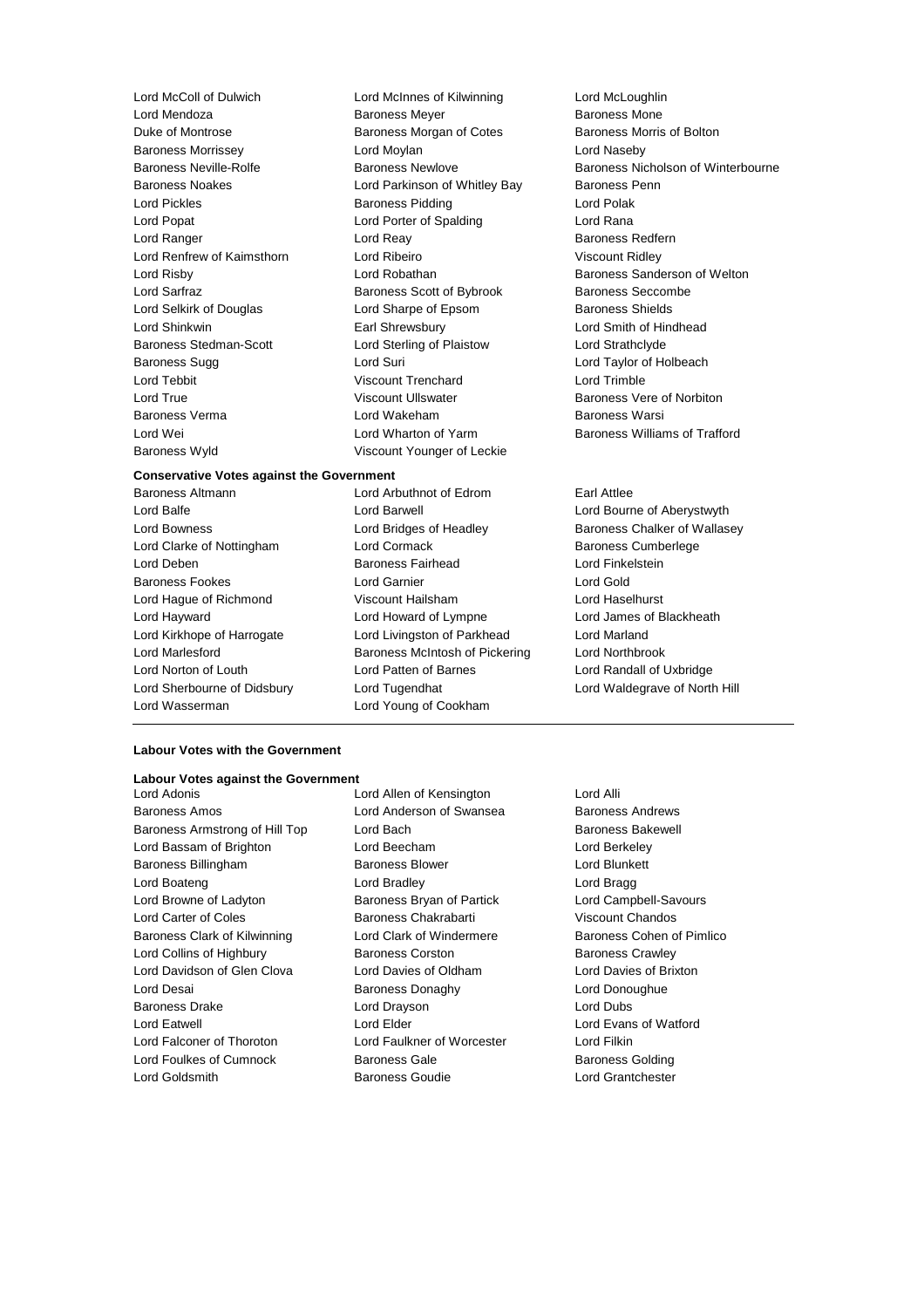Lord Griffiths of Burry Port Lord Grocott Lord Hain Viscount Hanworth Lord Harris of Haringey Lord Haughey Lord Haworth Baroness Hayman of Ullock Baroness Hayter of Kentish Town Baroness Healy of Primrose Hill Lord Hendy Baroness Henig **Baroness Hilton of Eggardon** Lord Hollick Lord Howarth of Newport **Baroness Hughes of Stretford** Lord Hunt of Kings Heath Lord Hutton of Furness **Baroness Jay of Paddington** Baroness Jones of Whitchurch Lord Judd **Lord Kennedy of Southwark** Baroness Kennedy of The Shaws Baroness Kingsmill Lord Layard Lord Lennie Lord Levy Baroness Liddell of Coatdyke Lord Lipsey Baroness Lister of Burtersett Lord MacKenzie of Culkein Baroness Mallalieu Lord Mandelson **Baroness Massey of Darwen** Lord Maxton Lord McAvoy Lord McConnell of Glenscorrodale Baroness McIntosh of Hudnall Lord McKenzie of Luton Lord McNicol of West Kilbride Lord Mendelsohn Lord Monks Baroness Morgan of Huyton Baroness Morgan of Ely Baroness Morris of Yardley Lord Morris of Aberavon Lord Murphy of Torfaen Baroness Nye **Baroness Osamor** Baroness Osamor **Baroness** Pitkeathley Lord Prescott Baroness Primarolo Baroness Prosser Lord Puttnam Baroness Quin Baroness Ramsay of Cartvale Baroness Rebuck Lord Robertson of Port Ellen Lord Rooker Lord Rosser **Lord Rowlands Baroness Royall of Blaisdon** Lord Sawyer **Baroness Sherlock** Lord Sikka Viscount Simon **Baroness Smith of Gilmorehill** Baroness Smith of Basildon Lord Snape Lord Soley Lord Stevenson of Balmacara Baroness Symons of Vernham Dean Baroness Taylor of Bolton Baroness Thornton Lord Touhig Lord Triesman Lord Tunnicliffe Lord Turnberg **Baroness Warwick of Undercliffe** Lord Watson of Invergowrie Lord Watts **Lord West of Spithead** Baroness Wheeler Baroness Whitaker **Lord Whitty Lord Whitty** Baroness Wilcox of Newport Lord Wills **Lord Winston Baroness Young of Old Scone** Lord Young of Norwood Green

#### **Liberal Democrat Votes with the Government** Lord Hussain

#### **Liberal Democrat Votes against the Government**

| Lord Addington                                | Lord Alderdice                 | Lord Allan of Hallam             |
|-----------------------------------------------|--------------------------------|----------------------------------|
| Baroness Bakewell of Hardington<br>Mandeville | <b>Baroness Barker</b>         | Baroness Benjamin                |
| Baroness Bonham-Carter of Yarnbury            | Baroness Bowles of Berkhamsted | Lord Bradshaw                    |
| <b>Baroness Brinton</b>                       | Lord Bruce of Bennachie        | Lord Burnett                     |
| Baroness Burt of Solihull                     | Lord Chidgey                   | Lord Clement-Jones               |
| Lord Dholakia                                 | <b>Baroness Doocey</b>         | <b>Baroness Featherstone</b>     |
| Lord Foster of Bath                           | Lord Fox                       | Baroness Garden of Frognal       |
| Lord German                                   | Lord Goddard of Stockport      | <b>Lord Greaves</b>              |
| <b>Baroness Grender</b>                       | <b>Baroness Hamwee</b>         | Baroness Harris of Richmond      |
| <b>Baroness Humphreys</b>                     | Baroness Hussein-Ece           | Baroness Janke                   |
| Lord Jones of Cheltenham                      | <b>Baroness Kramer</b>         | Lord Lee of Trafford             |
| <b>Baroness Ludford</b>                       | Lord Marks of Henley-on-Thames | Lord McNally                     |
| Baroness Miller of Chilthorne Domer           | Lord Newby                     | <b>Baroness Northover</b>        |
| Lord Oates                                    | Lord Paddick                   | Lord Palmer of Childs Hill       |
| <b>Baroness Parminter</b>                     | <b>Baroness Pinnock</b>        | Lord Purvis of Tweed             |
| Baroness Randerson                            | Lord Razzall                   | Lord Redesdale                   |
| Lord Rennard                                  | Lord Roberts of Llandudno      | Baroness Scott of Needham Market |
| Lord Scriven                                  | Lord Sharkey                   | Baroness Sheehan                 |
| Lord Shipley                                  | Baroness Smith of Newnham      | Lord Stephen                     |
|                                               |                                |                                  |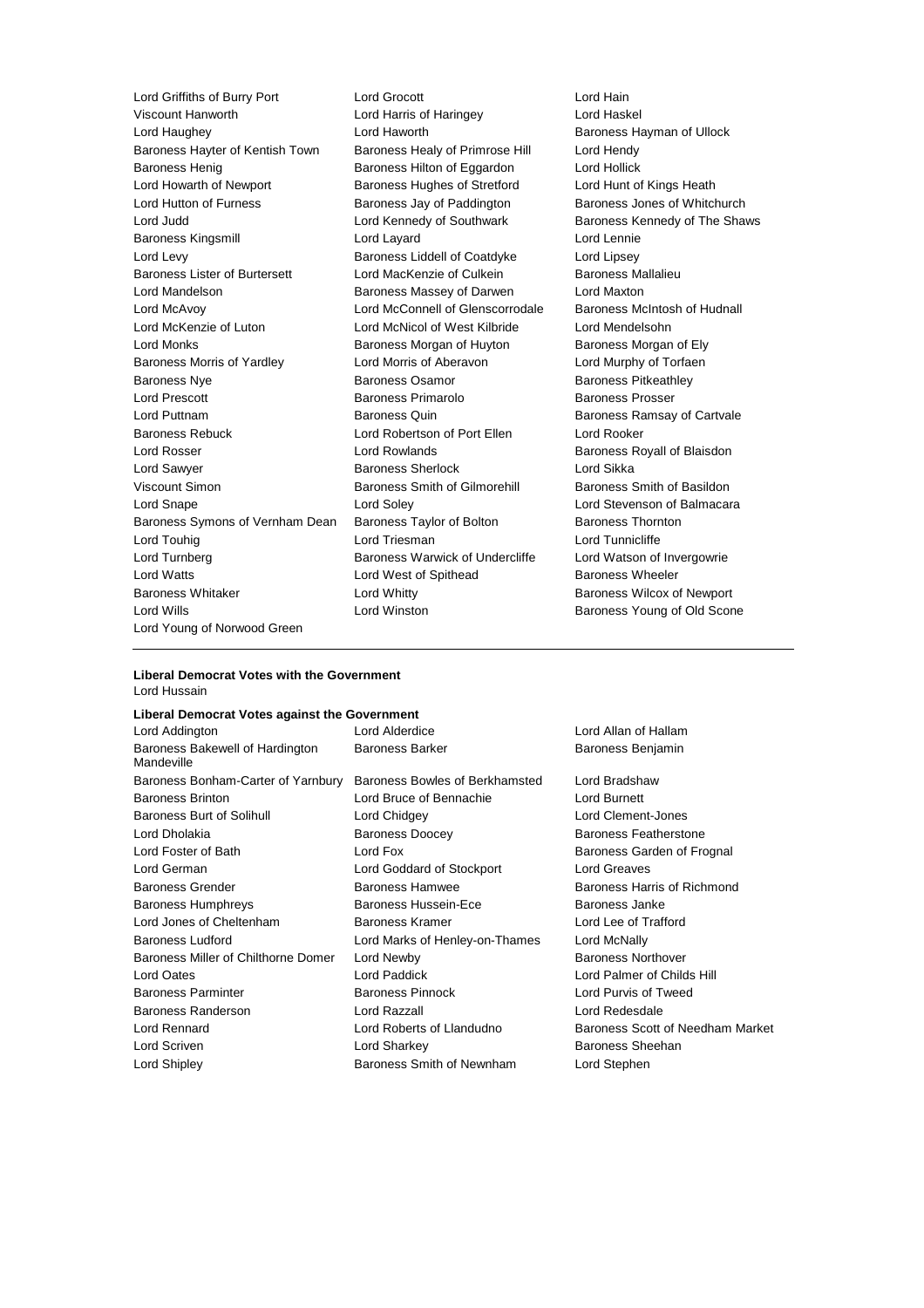Lord Stunell Baroness Suttie Lord Taverne Lord Thomas of Gresford **Baroness Thornhill** Viscount Thurso Lord Tope **Baroness Tyler of Enfield** Lord Tyler Lord Verjee Lord Wallace of Saltaire Lord Wallace of Tankerness Baroness Walmsley Lord Wrigglesworth

Lord Stoneham of Droxford Lord Storey Lord Strasburger

#### **Crossbench Votes with the Government** Lord Carey of Clifton **Lord Curry of Kirkharle** Earl Erroll

**Crossbench Votes against the Government** Lord Aberdare Lord Adebowale Lord Alton of Liverpool Lord Anderson of Ipswich Lord Berkeley of Knighton Lord Best Lord Bichard Lord Birt Lord Blair of Boughton Baroness Boothroyd **Example 20** Lord Boyce **Baroness Boycott** Baroness Boycott Lord Broers **Example 2** Viscount Brookeborough Baroness Brown of Cambridge Lord Brown of Eaton-under-Heywood Baroness Bull Lord Butler of Brockwell Baroness Butler-Sloss Lord Cameron of Dillington Baroness Campbell of Surbiton Lord Carlile of Berriew Lord Carrington Lord Chartres Earl Clancarty Baroness Clark of Calton Lord Collins of Mapesbury Viscount Colville of Culross Earl Cork and Orrery Earl Courtenay of Devon Baroness Coussins Lord Craig of Radley Viscount Craigavon Lord Crisp Lord Cromwell Lord Dannatt Baroness Deech Baroness D'Souza Lord Eames Lord Evans of Weardale **Baroness Falkner of Margravine** Lord Fellowes Lord Field of Birkenhead **Baroness Finlay of Llandaff** Lord Freyberg Lord Grabiner Lord Greenway Baroness Grey-Thompson Baroness Hallett **Lord Hannay of Chiswick** Lord Harries of Pentregarth Baroness Hayman Lord Hennessy of Nympsfield Lord Hoffmann Baroness Hogg **Baroness Hollins** Baroness Hollins **Lord Hope of Craighead** Lord Houghton of Richmond Baroness Hunt of Bethnal Green Lord Janvrin Lord Jay of Ewelme Lord Judge Lord Kakkar Lord Kerr of Kinlochard Lord Kerslake Lord Kilclooney Lord Krebs Lord Laming Lord Levene of Portsoken Lord Lisvane Lord Low of Dalston Lord Macdonald of River Glaven Lord Macpherson of Earl's Court Lord Mair Lord Mance Baroness Manningham-Buller Baroness Masham of Ilton Baroness Meacher Baroness Morgan of Drefelin Lord Mountevans Contact Murphy Lord Neuberger of Abbotsbury Baroness Neuberger Lord O'Donnell Baroness O'Loan Baroness O'Neill of Bengarve Lord O'Neill of Gatley Lord Pannick Lord Patel Lord Phillips of Worth Matravers Baroness Prashar Lord Ramsbotham Lord Ravensdale Lord Rees of Ludlow Lord Richards of Herstmonceux Lord Ricketts Lord Rowe-Beddoe Lord Russell of Liverpool Earl Sandwich Baroness Shafik **Duke of Somerset** Earl Stair Lord Stern of Brentford Baroness Stern Lord Stirrup Lord Thomas of Cwmgiedd Lord Trevethin and Oaksey Lord Turnbull Lord Turner of Ecchinswell Lord Vaux of Harrowden Lord Walker of Aldringham Lord Walker of Gestingthorpe Baroness Watkins of Tavistock Duke of Wellington Lord Wilson of Tillyorn Lord Wilson of Dinton Lord Woolley of Woodford Baroness Young of Hornsey

Lord Taylor of Goss Moor Lord Teverson Baroness Thomas of Winchester

**Bishop Votes with the Government**